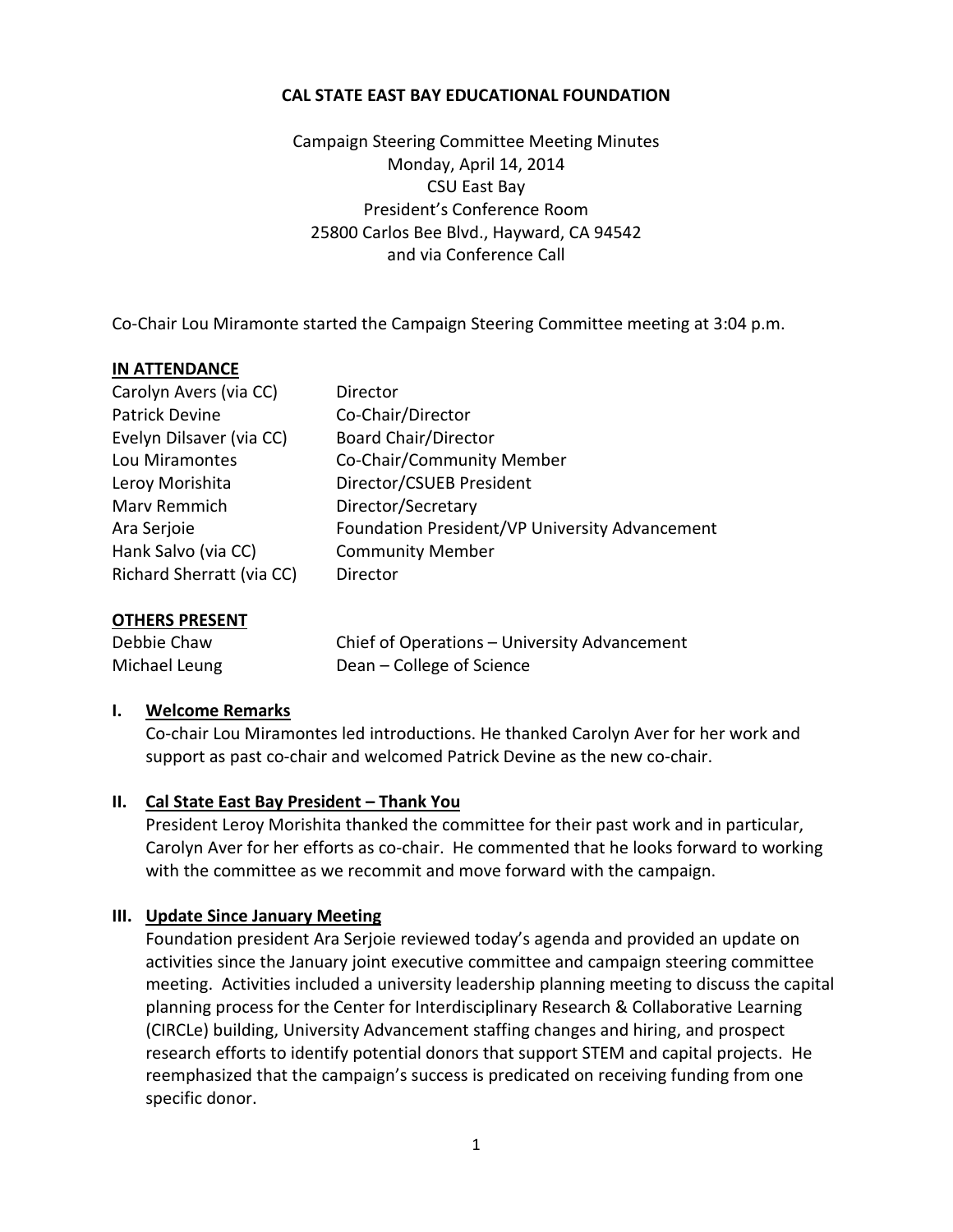### **IV. Campaign Fundraising Status**

Co-chair Miramontes stated that we have raised \$22.1M year-to-date versus the \$40M goal. The remaining balance will need to be achieved by raising \$15M for the CIRCLe building and \$3-5M for other projects.

## **V. Fundraising - Other**

VP Serjoie explained that other projects included scholarships, programs, equipment, faculty support and other facility needs. The committee agreed that for whatever reason we are raising funds, the stories and pitches must resonate with the donors.

#### **VI. CIRCLe Building**

Dean Michael Leung gave a presentation on the CIRCLe building and what it encompasses. Committee members stated that in order for them to assist with fundraising and telling the story as to why the building is necessary, it is imperative that we provide prospective donors with return on investment information such as the number of educators we produce, the number of students impacted, the impact to the community, the number of teachers projected to return for professional development, and measures of quality and success.

## **VII. Determining Timelines**

VP Serjoie reviewed the timelines associated with the internal activities of the silent phase of the campaign and key dates for the public phase.

#### **VIII. Prospecting**

VP Serjoie reviewed the prospect pyramid for the CIRCLe building and the number of donors needed, qualified prospects and possible prospects currently identified.

#### **IX. Campaign Steering Committee Role**

Board chair Evelyn Dilsaver reviewed the role of the campaign steering committee as ambassadors, advocates, donors and askers, and the actions needed to support the campaign.

# **X. Campaign Steering Committee Message**

Co-chair Devine told his personal story of his experience at Cal State East Bay and why he supports the university and campaign. He asked that each member think about his/her own experience and to develop their own message as to why they support Cal State East Bay and what they could do to make this campaign successful.

#### **XI. Communications**

VP Serjoie discussed the types of communications (i.e, brochures, proposals, magazine stories, social media, campaign website and news releases) that will be used as we proceed with the campaign.